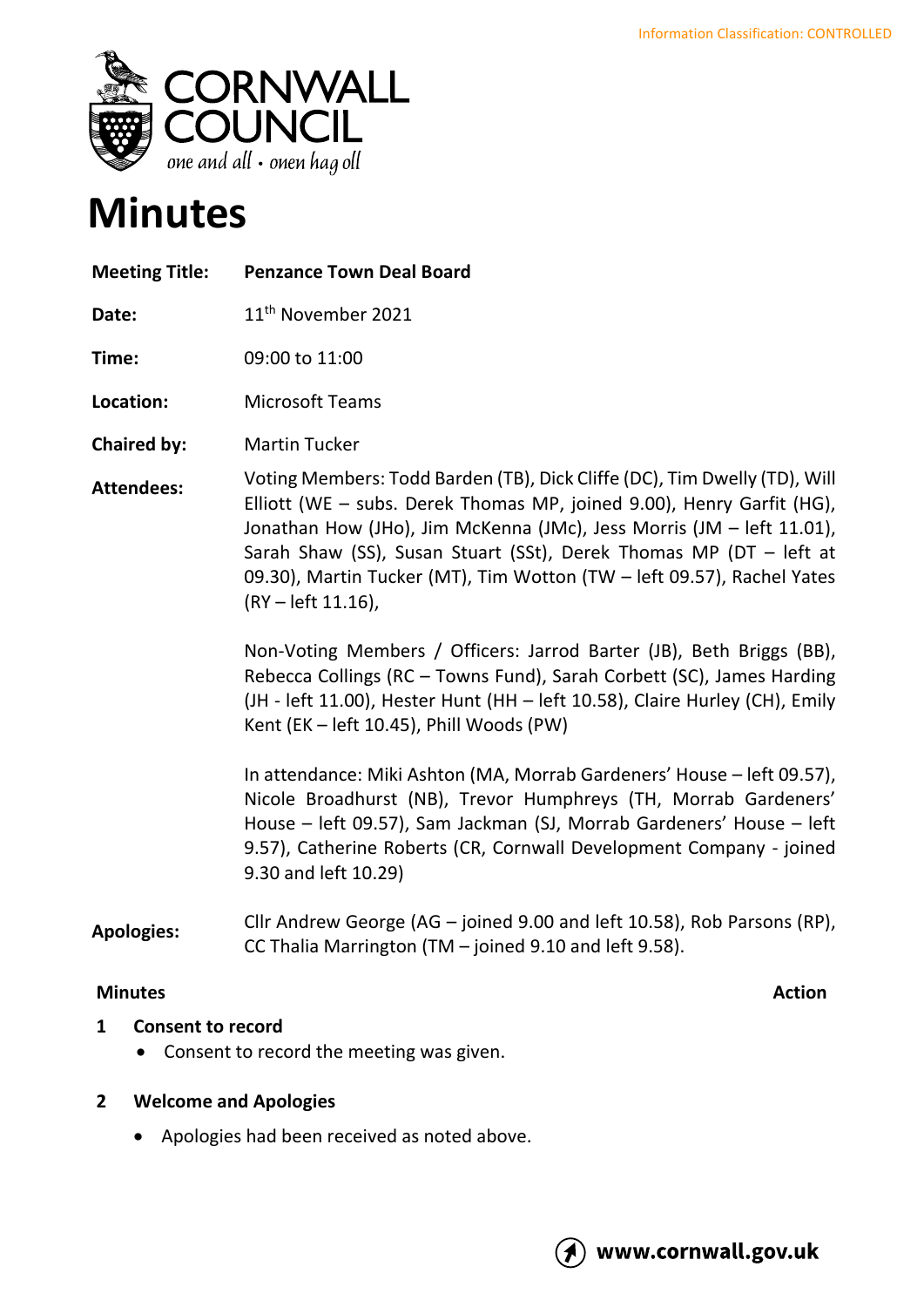- The Board were advised that BB was moving to a new role and SC would be the new Town Deal Support Officer. MT thanked BB for all her work supporting the Board.
- TB was introduced as Interim Manager of Penzance BID. It was noted that he had full voting rights as Jess Morris' replacement representative on the Board.

#### **3 Declaration of Interests**

• No new declarations of interest were made in addition to those made at earlier meetings.

### **4 Election of Vice Chair**

- The Chair informed the board that RP had stepped down from the Board and a new Vice Chair would be elected at the December board meeting. Nominations and expressions of interest were to be collected in the meantime.
- MT expressed his personal thanks to RP for his support as Vice Chair.

### **5 Minutes of the Last Meeting and Action Tracker**

- The minutes of the Board meeting held on  $13<sup>th</sup>$  September 2021 were agreed as a true and accurate record.
- CH gave an update on progress against the action tracker which had been circulated in the agenda pack.
- Actions 5.2 and 5.3 were to be covered later in the meeting in items 8 and 11.
- Action 5.4 DT reported that work on this action was ongoing.
- All other actions had been completed.

# **6 Matters arising not covered on the agenda**

• There were no matter arising.

#### **7 Project Lead presentations**

#### Morrab Gardeners' House

- MA, SJ and TH took the Board through their presentation about the Morrab Gardeners' House project, a copy of which was circulated after the meeting. The project team then took questions from the Board.
- Board members raised a number of questions which SJ and TH responded to. Regarding future funding of the project, SJ advised that this was being modelled and they saw pop up shops, renting space and events as potential sources of income. She also advised that links with disadvantaged communities were being developed and ways to engage with social prescribing were being explored. The team also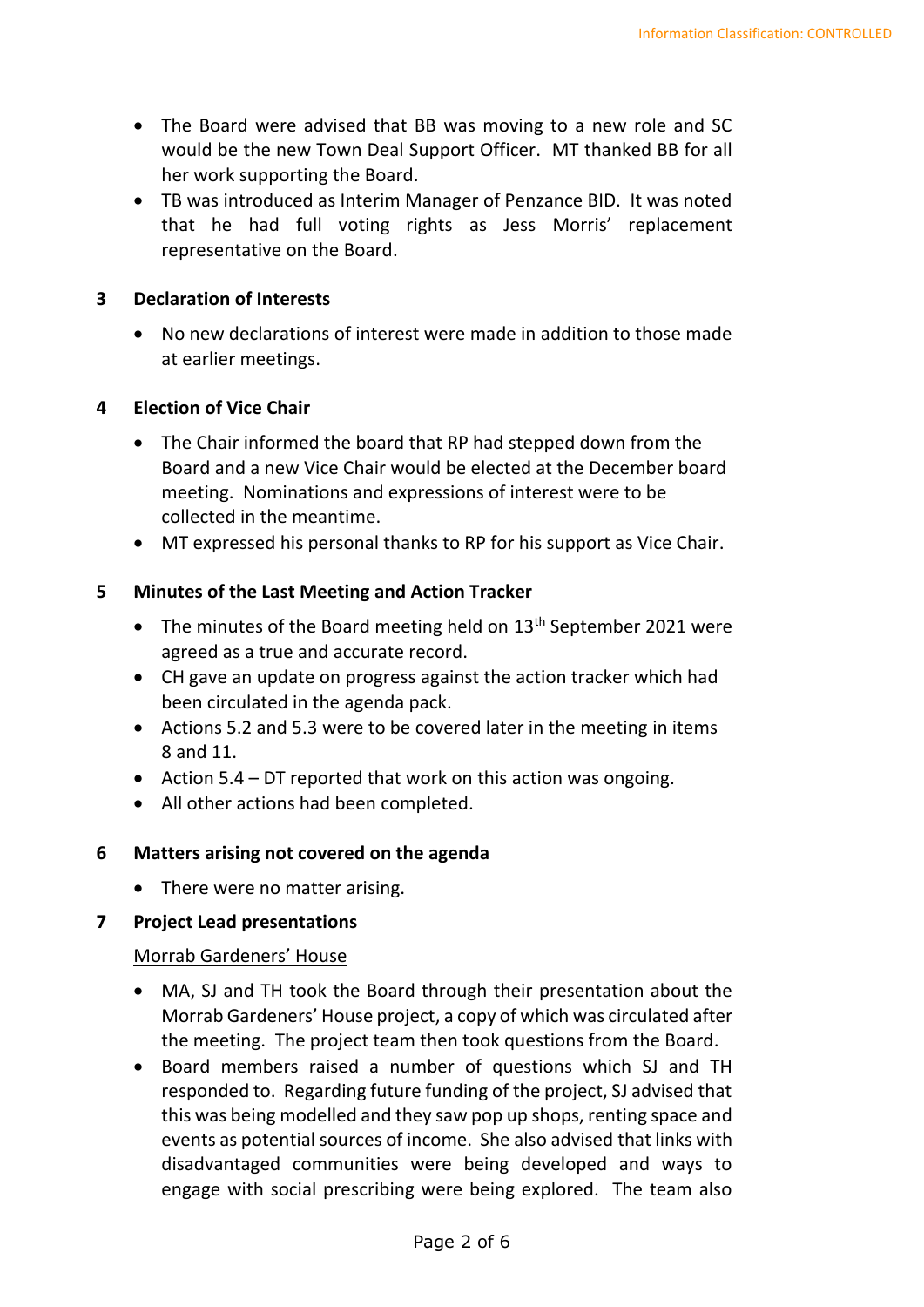saw social media as an important method of engagement and would be linking with existing groups. SJ noted that the project would incorporate vocational training and they were looking at how they could help apprentices who would be working on the project progress into jobs.

• Regarding project costs, TH advised that the project had increased in size and had been re-priced accordingly. The contingencies and inflation budget had also been increased quite significantly.

### Enterprise Grant Scheme

- Cat Roberts (CR) gave a presentation to the Board about this project, a copy of which was circulated after the meeting.
- In the following discussion SS queried whether businesses should make one combined application or separate ones if they wished to apply for funding for more than one activity. CR said they would encourage combined applications where appropriate and she would take this point back for further consideration.
- Board members felt that larger projects should be approved by the Board and that clarity would be needed around the type of projects that could be funded. It was noted that it would be useful if larger projects could be brought to the Board for consideration as soon as possible.
- **ACTION 1:** CR to see if an expression of interest process could be set CR up for larger projects.
- It was noted that the working group would develop greater clarity around the type of projects that could be funded.

# **8 Programme Management Office – project progress report**

- The Penzance Programme Highlight Report and Strategic Risk Register had been circulated with the agenda. CH talked through the Highlight Report noting that:
- Penzance Harbour project was progressing well and a working group was being formed to support the development of the project.
- Mutual Ventures were supporting all non-Council led projects to develop their business cases and had completed baselining with all projects except Newlyn Harbour Skills Hub, but CH was hopeful that progress would have been made by the next meeting.
- JM updated the board on the sustainable transport projects noting that Cormac had been selected to carry out the design work and a working group had been set up. Information about the projects would be brought to the Board as they were developed further.
- CH noted that the cashflow facility was open to support projects to the develop robust business cases. Projects led by Cornwall Council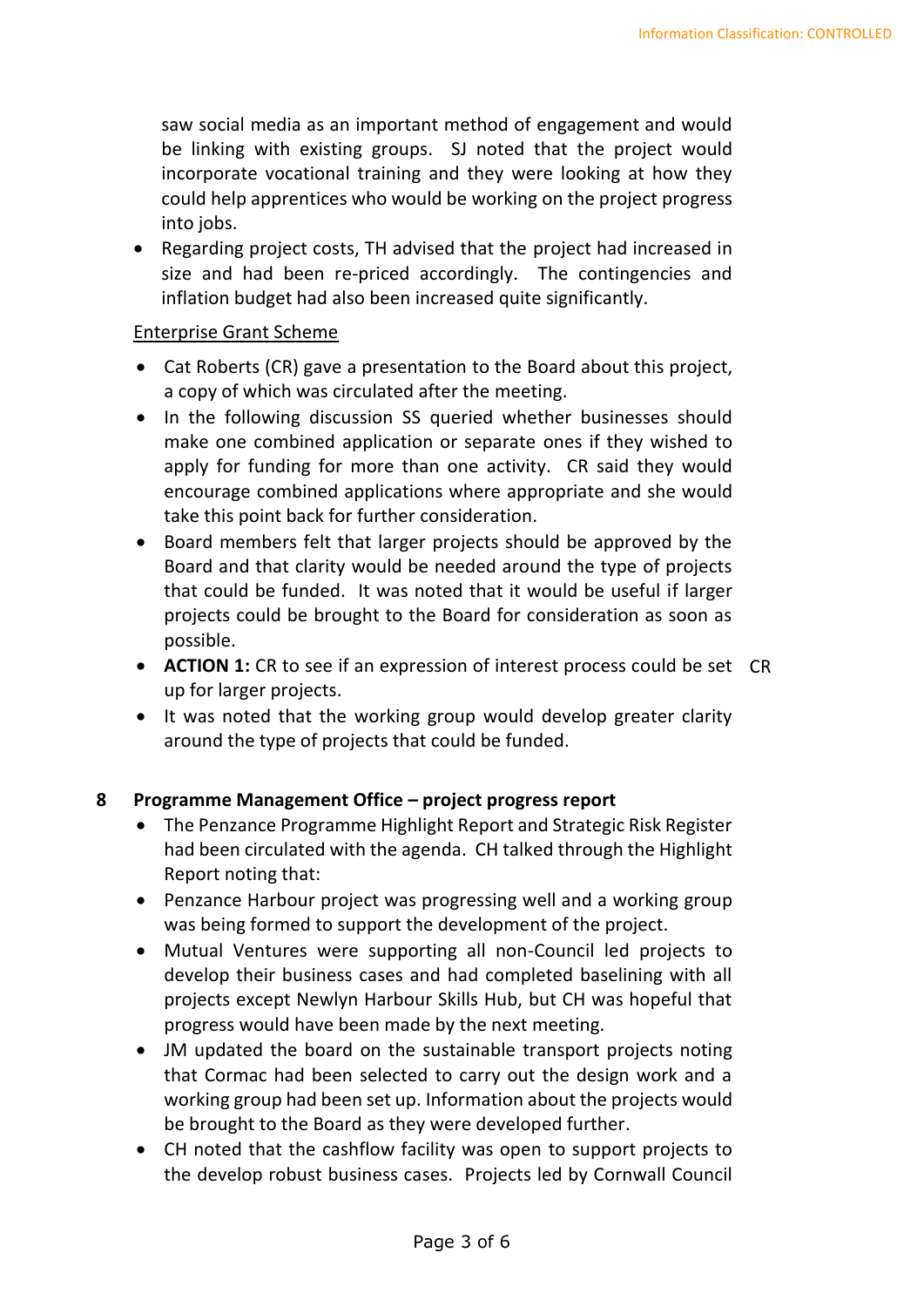were utilising it and the PMO would be urging non-Cornwall Council projects to access it where appropriate.

- She also advised the Board that Aurore Parkin had been appointed as Communications Lead at the PMO and would be meeting with the Penzance communications group.
- CH flagged increasing costs in the supply chain as a significant risk that would need to be managed at programme level. She noted that cost increases were being seen across Cornwall and as projects were becoming more defined it was becoming clear that many were more expensive that initially anticipated. She advised that there were many different ways of managing this and suggested that it be discussed at the next meeting. In the meantime, the PMO would gather all the relevant information, including the impact on outcomes and report at the next meeting.
- **ACTION 2:** PMO to report on cost escalation at next meeting

 $CH$ 

• **ACTION 3:** Board to consider approaches to managing cost escalation in preparation for the December board meeting.

Board members

### **9 Town Centre Regen Project Development Progress**

- CH provided an update on the Town Centre Regeneration project, noting that it encompassed projects funded by both the Town Deal (the Waterfront and Market House) and the Future High Street Fund (Andrewarthas and Lou's Shoes).
- It had been agreed that Treveth (Cornwall Council's development body) would become the accountable body to take the projects forward. The PMO had received a proposal from Treveth and would be working with them, the Town Deal Board and elected members to ensure all were content with the proposed plans for the projects.
- **ACTION 4:** CH to report on progress on the Town Centre Regen project CH at a future meeting, when appropriate.
- SS asked if the Lou's Shoes building had been acquired and CH advised that this was in progress.
- SSt noted that they were still working to acquire the Market House and Lidl and considering how Market House could be used to create a dispersed community hub.

#### **10 Revised Terms of Reference and Board remit**

- PW talked through the report, which had been circulated to the Board. It recommended that Town Deal and Future High Street Fund (FHSF) activity should form one Board, but detailed discussions of wider funding opportunities should not be included in the Town Deal Board's remit.
- The Board discussed the paper and there was support for extending the Board's remit further, to include other funding streams outside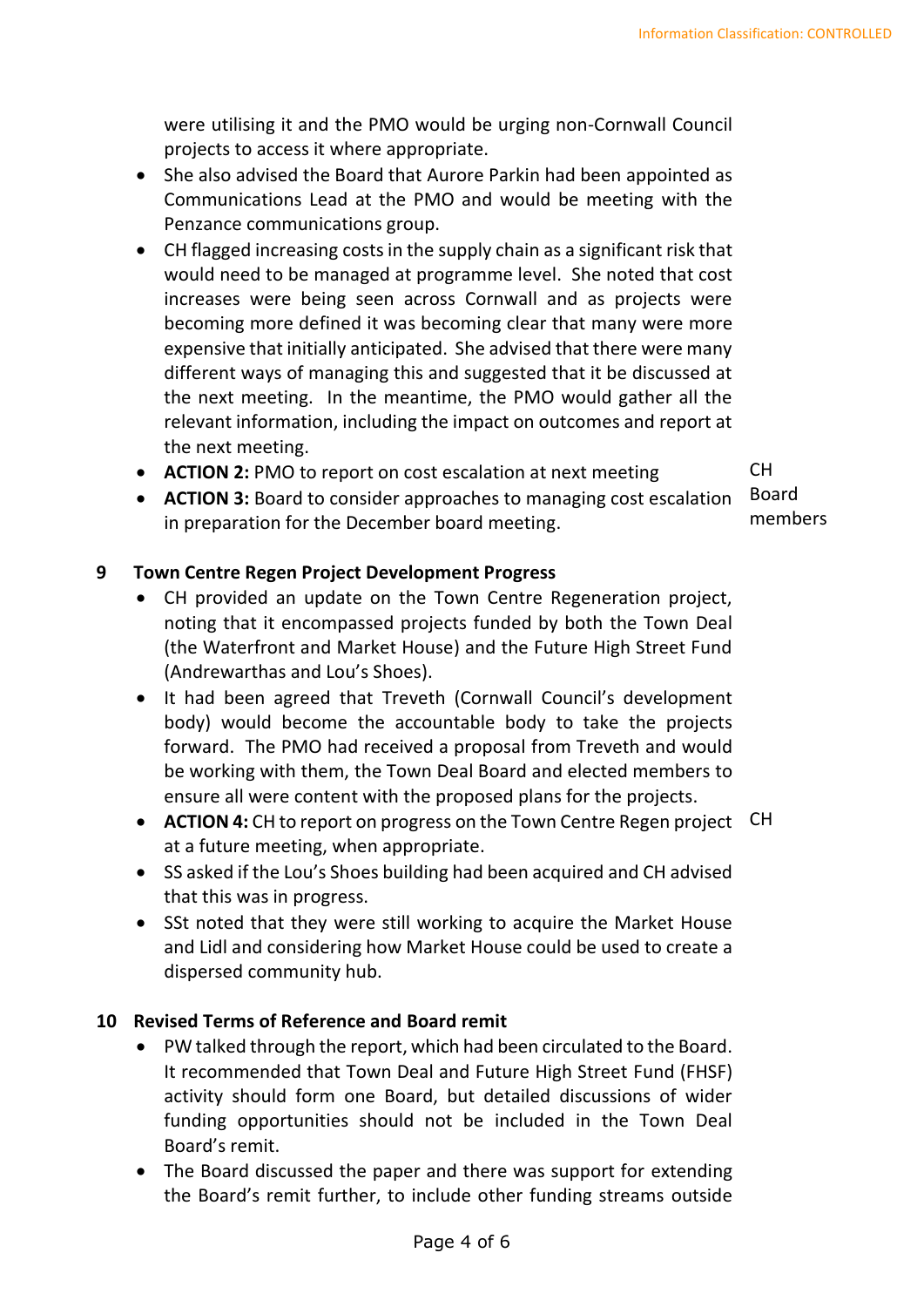the Town Deal and Future High Streets Fund in order to provide the most coordinated and strategic approach for Penzance, although it was noted that it would be important that the Board did not become too large to be effective.

- PW advised that another town had incorporated a wider remit into their terms of reference (ToR) and this had been taken into account when preparing the proposed ToR, however he was happy to continue to develop the ToR and suggested there may be other ways to bring a wider representation from other funding streams, organisations or partnerships to the Board.
- **ACTION 5:** PW and MT to meet and review the Terms of Reference and bring a revised proposal to the next Board meeting. PW/MT

# **11 Board Member project / stakeholder support**

- CH advised that board members were sought to act as project sponsors, providing a link between projects and the Board.
- The following project sponsors were agreed:
	- $\circ$  Penzance Harbour as chair of the project working group JMc would be the project sponsor.
	- $\circ$  Town Centre Regeneration SSt was already involved and HG, DC, JHo agreed to join the working group.
	- o Morrab Gardeners' House DC
	- o Newlyn Skills Hub tbc
	- o Sustainable Travel working group in place, no sponsor needed
	- o Enterprise Grants working group in place, no sponsor needed
- **ACTION 6:** Any board member interested in becoming the project sponsor for Newlyn Skills Hub to contact the Chair. Board members

#### **12** • **Future High Streets Fund update**

• No update was given.

#### **13 AOB**

• SS clarified that she and SSt sit on the Town Deal Board in their own right, rather than as representatives of Penzance BID and the BID Board had decided that the BID Manager (Todd Barden) was best placed to represent them (the BID Board) at Town Deal Board meetings. Since the previous BID Manager had had voting rights, TD would have voting rights in the same way.

#### **12 Items for next agenda**

- Terms of Reference
- Board project sponsors
- Managing cost escalation